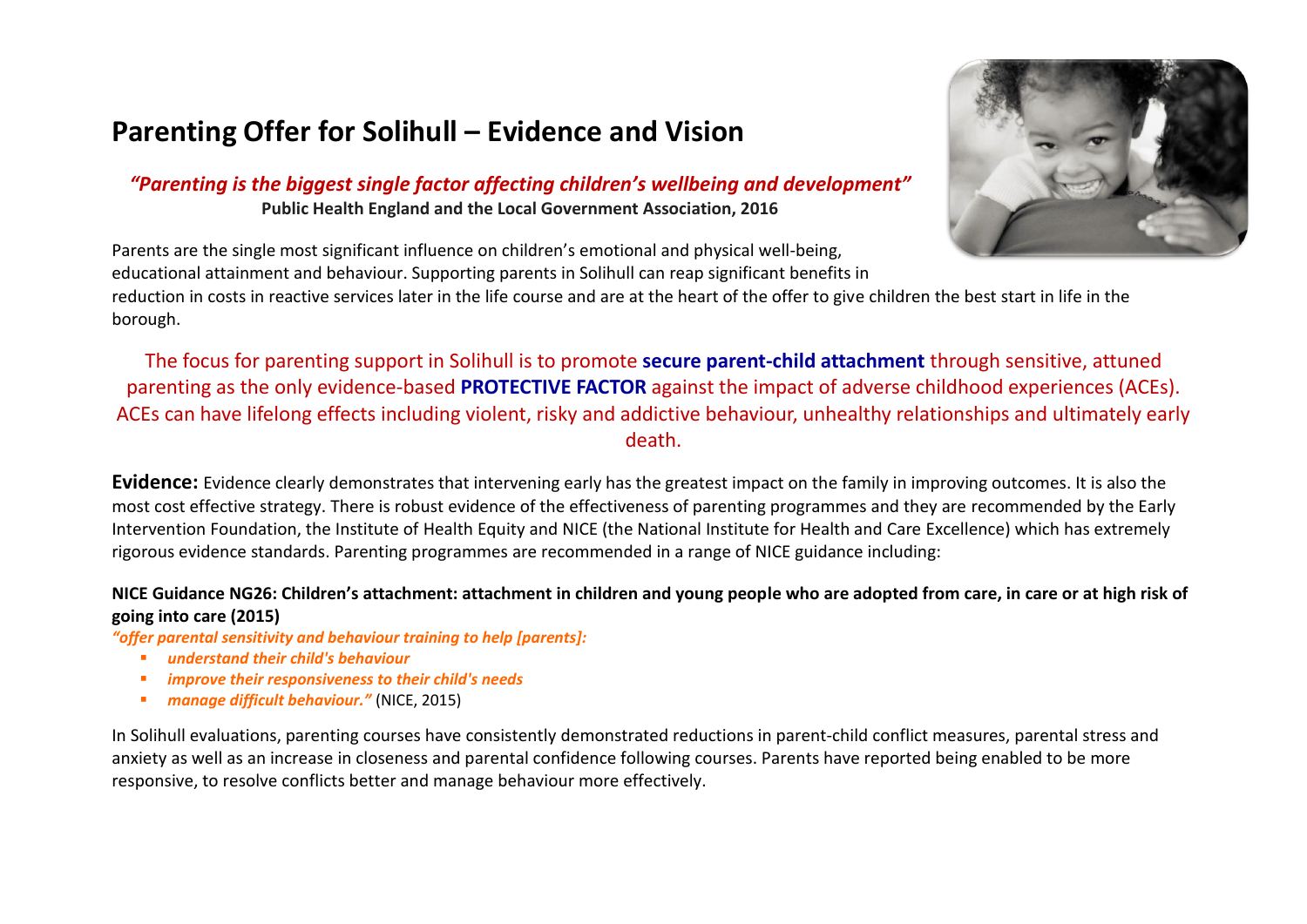### **Parenting Models in Solihull**

### **Solihull Approach**

- Free **online** courses (Antenatal, Postnatal and 'Understanding Your Child') for Solihull parents/carers, grandparents, aunts, uncles etc (unlimited free courses)
- Free **Face-to face** courses (2 hours per week):
	- $\circ$  Antenatal 5 week course
	- o Postnatal 6-8 week course (longer course for mums with mild to moderate mental health issues)
	- o Understanding Your child's Behaviour 10 week course
- Facilitated by trained professionals
- Evidence-based and holistic and is underpinned by the 3 principles of –
	- Containment
	- Reciprocity
	- Behaviour management

**UNDERSTANDING YOUR CHILD** 



# **Empowering Parents Empowering Communities**

- EPEC is an evidence-based, low-cost parenting programme
- Free EPEC courses (**Being a Parent**) are peer-led by **local parents** who successfully complete accredited EPEC training (up to 60 hours over 10 weeks)
- Courses offered in **North and West Solihull to vulnerable families particularly those with children with behavioural issues aged 2-11 years.**
- Courses consist of **eight 2 hour** sessions for **8-12 parents/carers** and integrate behaviour change with adult learning
- EPEC aims to improve child development and outcomes, parenting, family resilience and social capital combining developmental science and theory with well-evidenced parenting strategies
- Highly evidence-based and holistic. Developed by leading mental health trust:

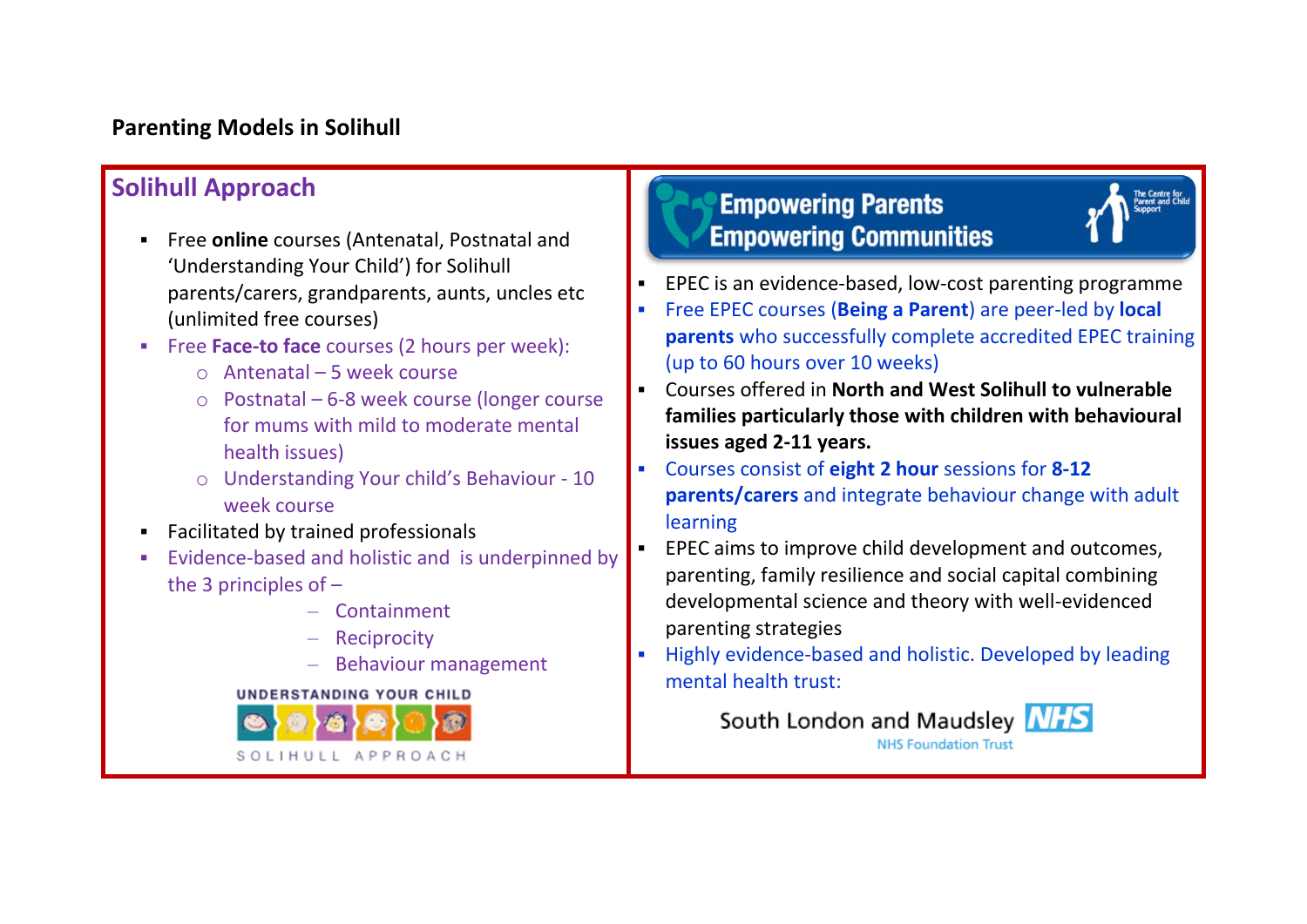



## **Parenting Education Offer in Solihull – Current: March 2018**

**Commissioning Arrangements: Barnardo's – Solar Primary Mental Health Service**

- Commissioned by SMBC to co-ordinate Parenting Programmes
- $\blacksquare$  Lead Commissioner: Julie Hackett – Children's Services and Skills, SMBC Co-commissioner: Denise Milnes – Public Health, SMBC
- Hub for EPEC (Empowering Parents Empowering Communities) programmes
- Co-ordinate delivery of Solihull Approach programmes
- For both EPEC and Solihull Approach programmes, the team book venues, print and prepare resources, plan facilitation cover and promote courses for families.
- For EPEC, the Hub function recruits, trains, supports and supervises parent volunteer facilitators.

| <b>Programmes</b>                                                                                            | <b>Facilitated by:</b>                                                                                                                                                                                      |
|--------------------------------------------------------------------------------------------------------------|-------------------------------------------------------------------------------------------------------------------------------------------------------------------------------------------------------------|
| 1) Solihull Approach ONLINE courses -<br>Antenatal, Postnatal, Understanding your<br>child (6mths -18 years) | Web-based at www.inourplace.co.uk<br>Unlimited access for families and their support (e.g. grandparents etc)<br>Free code for access: APPLEJACKS<br>(TARGET: 50 additional families registered per quarter) |
| <b>Solihull Approach FACE-TO-FACE</b><br>2)                                                                  | Facilitated by PROFESSIONALS from a range of partners as follows:                                                                                                                                           |
| groups:                                                                                                      |                                                                                                                                                                                                             |
| <b>Antenatal (Pregnancy)</b><br>$\blacksquare$                                                               | Maternity Service - University Hospital Birmingham NHS Trust                                                                                                                                                |
| Postnatal (~2 months after the birth)<br>$\blacksquare$                                                      | Health Visitors - South Warwickshire NHS Foundation Trust                                                                                                                                                   |
| <b>Understanding Your Child's Behaviour</b><br>$\blacksquare$                                                | Children's Services - SMBC                                                                                                                                                                                  |
| (0-19 years) including courses                                                                               | Schools                                                                                                                                                                                                     |
| specifically for parents/carers of                                                                           | School Nursing - South Warwickshire NHS Foundation Trust                                                                                                                                                    |
| teenagers and children with Special                                                                          | (TARGET: 7 courses every school term - 21 annually)                                                                                                                                                         |
| <b>Educational Needs.</b>                                                                                    |                                                                                                                                                                                                             |
| <b>Understanding Your Child's Behaviour</b><br>п                                                             | Social Workers - SMBC                                                                                                                                                                                       |
| <b>Plus (for families in the Child Protection</b><br>system)                                                 |                                                                                                                                                                                                             |
| <b>Empowering Parents Empowering</b><br>3)                                                                   | Being a Parent courses facilitated by PARENT VOLUNTEERS                                                                                                                                                     |
| <b>Communities (EPEC)</b>                                                                                    | Parents are trained to be Parent Group Leaders locally by Solar and SMBC                                                                                                                                    |
| Solihull is part of a national scaling                                                                       | (Parenting Support Officer - Public Health) and supervised fortnightly                                                                                                                                      |
| programme (NESTA funded) and                                                                                 | during courses (on course to have 16 trained active Parent Group Leaders)                                                                                                                                   |
| has free set up consultancy and                                                                              | Volunteers are recruited by the Volunteer Co-ordinator in Solar                                                                                                                                             |
| training                                                                                                     | (TARGET: 10 courses to be delivered from Sept 18 - July 19)                                                                                                                                                 |

#### **Staffing resource committed by SMBC:**

- Co-commissioner Denise Milnes Public Health  $\sim$  0.2WTE on parenting
- Parenting Support Officer (12 month secondment) Michailla Taylor Public Health 0.5WTE focused on EPEC particularly on community engagement and training and supervising parent volunteers with Solar
- ~4 facilitators from Engage per term to facilitate 'Understanding Your Child's Behaviour' courses (3 hours per week per facilitator)
- Social Worker facilitation of courses